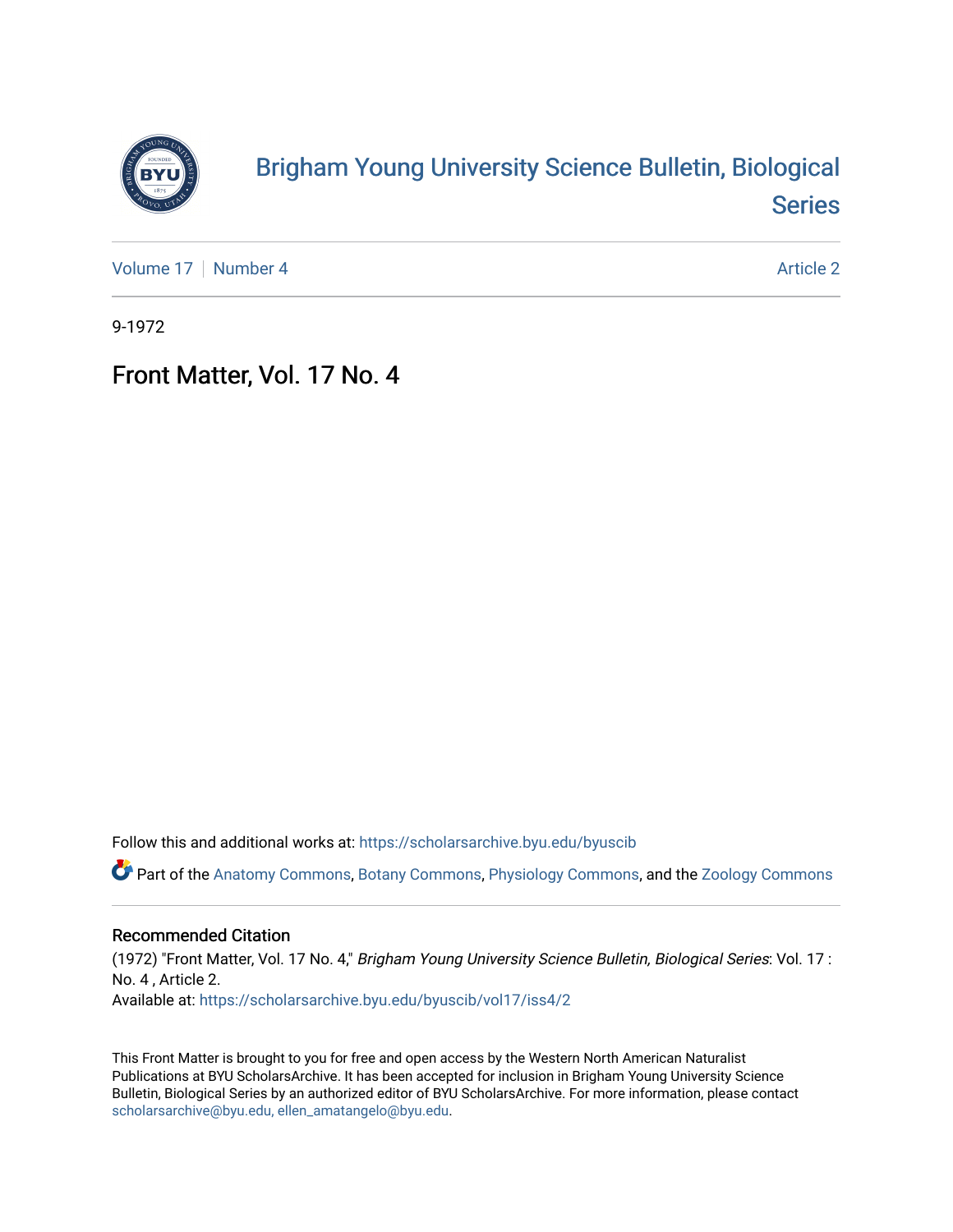$5 - NA - P(rowo)$ 

 $\sim 10^{11}$  km  $^{-1}$ 

Brigham Young University REPORT **Science Bulletin** FEB 17 1973

> HARVARD **UNIVERSITY**

# THE TICKS OF VENEZUELA (ACARINA: IXODOIDEA) WITH A KEY TO THE SPECIES OF **AMBLYOMMA** IN THE WESTERN HEMISPHERE

by

Eleanor K. Jones, Carleton M. Clifford, James E. Keirans, and Glen M. Kohls



BIOLOGICAL SERIES - VOLUME XVII, NUMBER 4 SEPTEMBER 1972